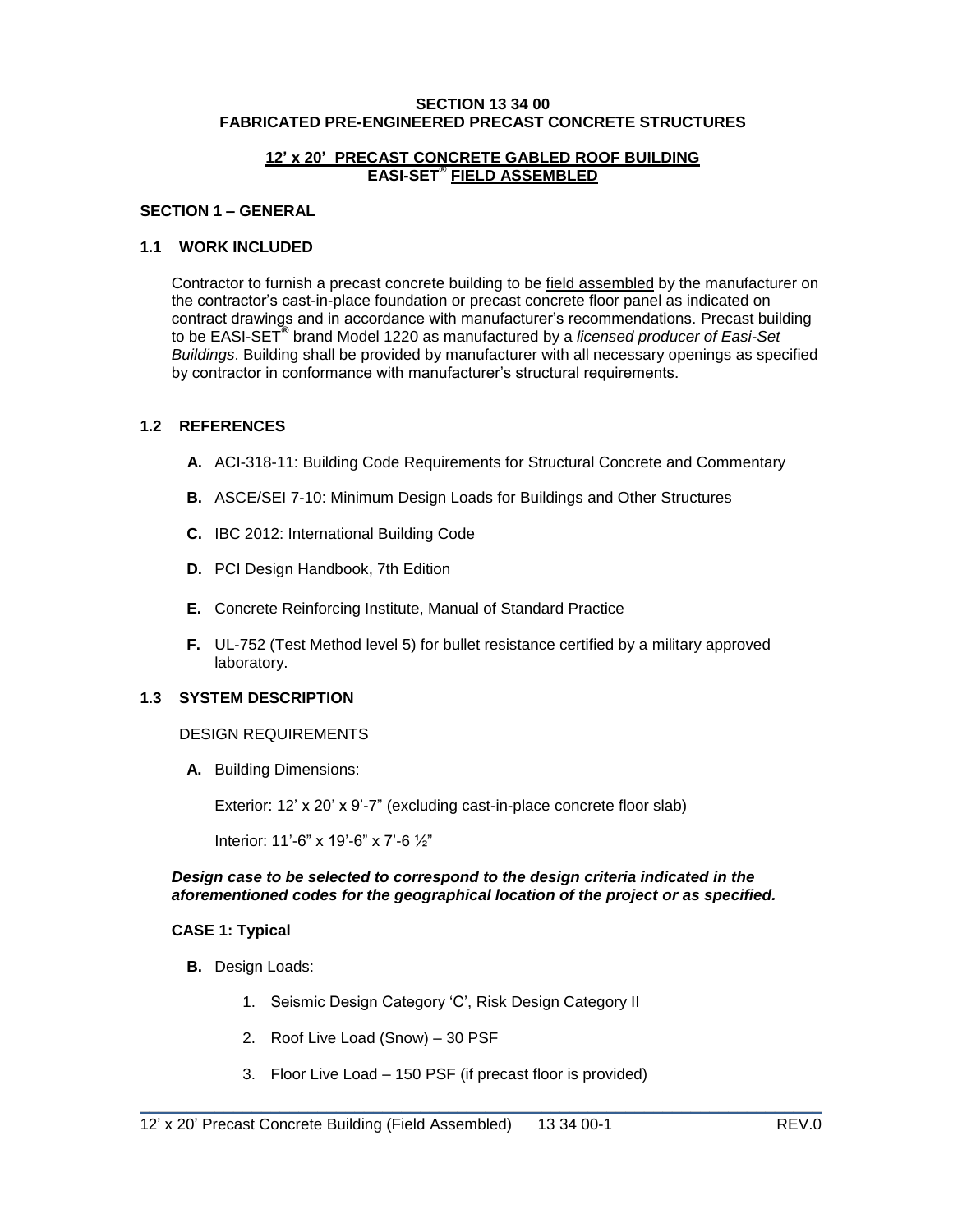#### 4. Wind Loading\* – 115 MPH

\*Design loads relate to precast components only, not accessories (i.e. doors, windows, vents, etc.)

### **CASE 2: Heavy**

- **C.** Design Loads:
	- 1. Seismic Design Category 'D', Risk Design Category III
	- 2. Roof Live Load (Snow) 60 PSF
	- 3. Floor Live Load 250 PSF (if precast floor is provided)
	- 4. Wind Loading\* 165 MPH

\*Design loads relate to precast components only, not accessories (i.e. doors, windows, vents, etc.)

- **D.** Roof: Roof panel shall slope approximately 24" from left to right in the 12' direction. The roof shall extend a minimum of 6" beyond the wall panel all around. An optional turndown feature is available where the design extends ½" below the top edge of the wall panels to further prevent water migration into the building along top of wall panels. Available with broom finish or top surface applied finishes
- **E.** Roof, floor, and wall panels must each be produced as single component monolithic panels. No roof, floor, or vertical wall joints will be allowed, except at corners, peak of the roof and along perimeter. Wall panels shall be set on top of floor panel.
- **F.** Floor panel or contractor supplied cast-in-place slab must have  $\frac{1}{2}$ " step-down around the entire perimeter to prevent water migration into the building along the bottom of wall panels.

## **1.4 SUBMITTALS**

- A. Engineering calculations that are designed and sealed by a professional engineer, licensed to practice in the state where the project is located, shall be submitted for approval.
- B. Manufacturers' product literature shall be provided for any plumbing, electrical, and miscellaneous installed fixtures demonstrating compliance with these specifications.

## **1.5 QUALITY ASSURANCE**

- **A.** The precast concrete building producer shall be a plant-certified member of either the National Precast Concrete Association (NPCA), The Precast/Prestressed Concrete Institute (PCI), or equal.
- **B.** The precast concrete building producer shall demonstrate product knowledge and must have a minimum of 5 years experience manufacturing and setting precast concrete.
- **C.** The manufacturer must be a licensed producer of Easi-Set Buildings
- **D.** No alternate building designs to the pre-engineered EASI-SET**®** building will be allowed unless pre-approved by the owner 10 days prior to the bid date.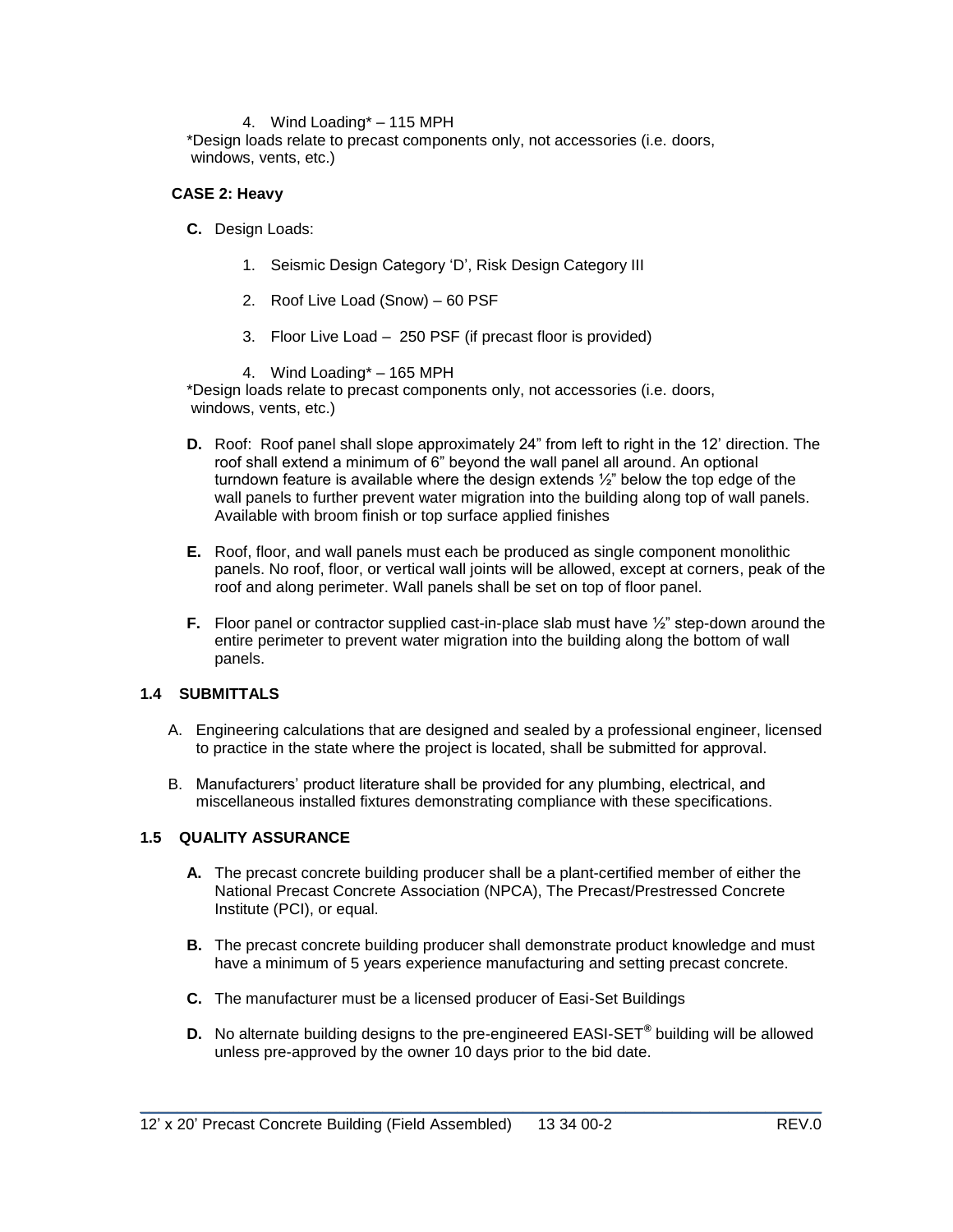# **SECTION 2 – PRODUCTS**

## **2.1 MATERIALS**

- **A.** Concrete: Steel-reinforced, 5000 PSI minimum 28-day compressive strength, airentrained (ASTM C260).
- **B.** Reinforcing Steel: ASTM A615, grade 60 unless otherwise specified. Welded Wire Fabric: ASTM 185, Grade 65
- **C.** Post-tensioning Strand: 41K Polystrand CP50, ½" 270 KSI Seven-Wire strand, enclosed within a greased plastic sheath (ASTM A416). Roof and floor each shall be posttensioned by a proprietary, second generation design using a single, continuous tendon. Said tendon is placed in the concrete slab to form a perimeter loop starting from one corner of the slab to a point where the cable entered the slab. The tendon then turns 90 degrees and follows the cable member(s) in the periphery to a point midway along the "X" axis of the concrete building panel and then turns 90 degrees along the "Y" axis of the concrete building panel. This bisects the concrete building panel and crosses the opposite parallel portion of the cable member and exits from an adjacent side of the concrete building panel. This creates a cable pattern with no less than 2.5 parallel cables in any direction. To ensure a watertight design, no alternate methods shall be substituted for the post-tensioning.
- **D.** Sealant: All joints between panels shall be caulked on the exterior and interior surface of the joints. Caulking shall be DOW CORNING 790 silicone sealant or equal. Exterior caulk reveal to be 3/8"x 3/4" deep so that sides of the joint are parallel for proper caulk adhesion. Back of the joint to be taped with bond breaking tape to ensure adhesion of caulk to parallel sides of joint and not the back.
- **E.** Vents: Two screened aluminum vents to be cast in rear wall. Vents shall be SUNVENT INDUSTRIES Model FL-164 or equal.
- **F.** Panel Connections: Roof-to-wall connections (at eaves) shall be securely fastened together utilizing cast-in carbon steel embeds complying with ASTM A36 and welded in conformance with AWS, Structural Welding Code. All other panel connections shall be securely fastened together with 3/8" thick steel brackets. Steel is to be of structural quality, hot-rolled carbon complying with ASTM A36 and hot dipped galvanized after fabrication. All fasteners to be ½" diameter bolts complying with ASTM A325 for carbon steel bolts. Cast-in anchors used for panel connections to be Dayton-Superior F-63 coil inserts, or equal. All inserts for corner connections must be secured directly to form before casting panels. No floating-in of connection inserts shall be allowed. Wall panels shall be connected to cast-in-place floor slab using expansion anchors providing adequate embedment by manufacturer.

## **2.2 ACCESSORIES**

**A. Doors and Frames**: Shall comply with Steel Door Institute "Recommended Specifications for Standard Steel Doors and Frames" (SDI-100) and as herein specified. All door and frame galvanizing shall be in accordance with ASTM A924 and A653, A60 minimum coating thickness.

\_\_\_\_\_\_\_\_\_\_\_\_\_\_\_\_\_\_\_\_\_\_\_\_\_\_\_\_\_\_\_\_\_\_\_\_\_\_\_\_\_\_\_\_\_\_\_\_\_\_\_\_\_\_\_\_\_\_\_\_\_\_\_\_\_\_\_\_\_\_\_\_\_

1. The buildings shall be equipped with double 3'-0" x 6'-8" x 1-3/4" thick insulated, 18 gauge, metal doors with 16-gauge frames (to meet wall thickness). Doors to have flush top cap. 12 gauge flat astragals shall be applied to the active leaf to protect against the elements or forced opening. Doors and frames shall be factory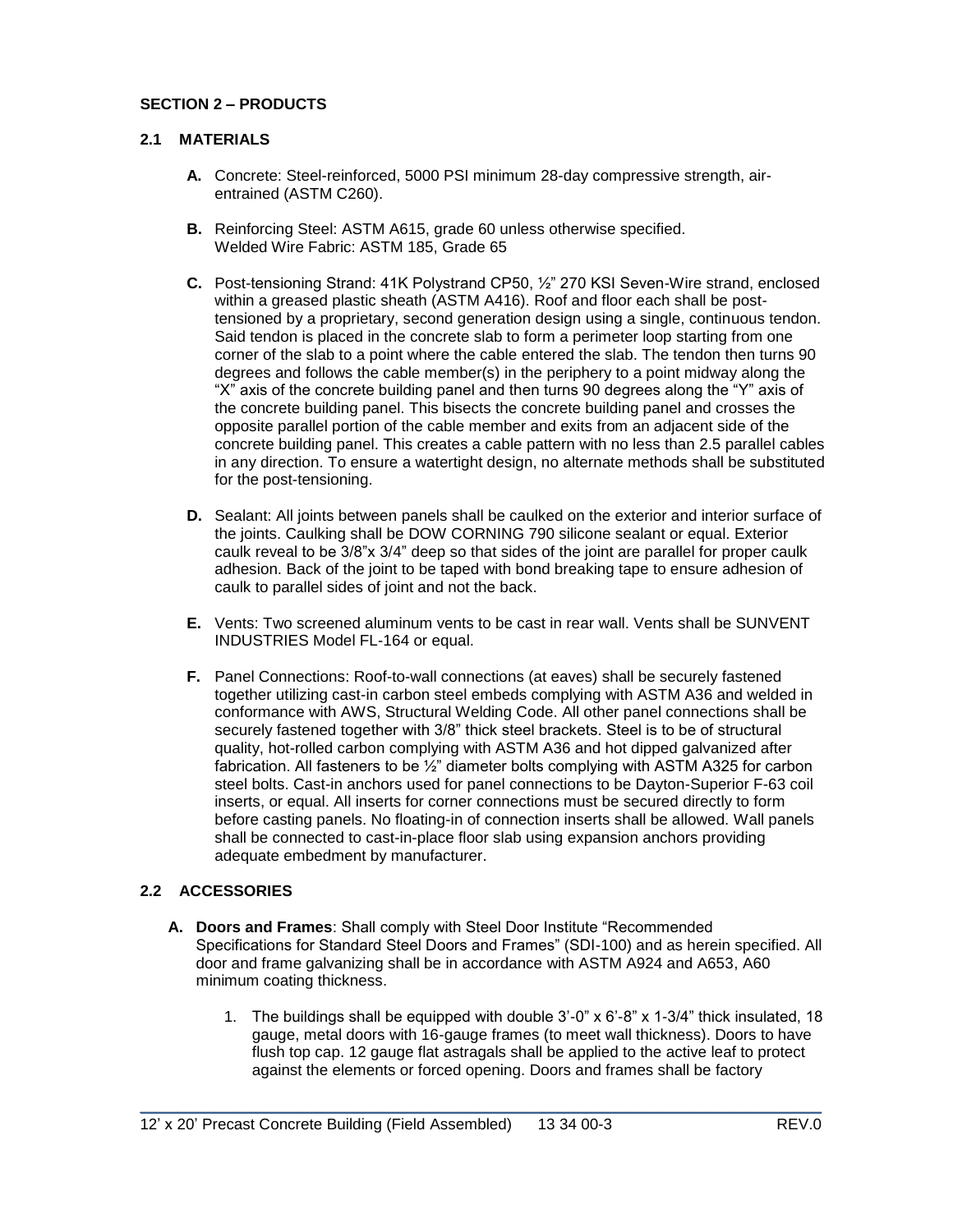bonderized and painted with one coat of rust inhibitive primer and one finish coat of enamel paint; color to be BOLT BROWN unless specified otherwise.

2. Doors and frames shall meet SDI standard Level 2, 1¾" heavy duty. *Approved manufacturers: Republic, Steelcraft, Ceco, Black Mountain, Pioneer, Curries, Mesker, MPI, Door components or equal Approved distributor: Integrated Entry Systems*

#### **B. Door Hardware**:

**1. Pull Handle**: Shall meet requirements of ANSI A156.2. Shall be thru bolt attached and constructed of a minimum  $\frac{3}{4}$ " diameter stainless pull handle sized 8" center to center with a stainless backer plate, minimum 0.053" on both sides. *Approved manufacturers: Design Hardware, Don-Jo, or equal*

**2. Hinges**: Shall comply with ANSI A156.1 and be of the ball bearing, non-removable pin type (3 per door minimum). Hinges shall be  $4\frac{1}{2}$  x  $4\frac{1}{2}$  US26D (652) brushed chrome finish. Manufacturer shall provide a lifetime limited warranty. *Approved manufacturers: Design Hardware, or equal*

**3. Deadbolt**: Commercial Grade Deadbolt conforming to ANSI 156.5 furnished with a 2  $\frac{1}{4}$ " face plate and a 1" projecting deadbolt with hardened steel pins. Dead bolts shall be UL and ADA approved. Finish shall be US26D (626) brushed chrome finish. Manufacturer shall provide a lifetime limited warranty. *Approved manufacturers: Design Hardware, Dorma, or equal*

**4. Surface Bolt**: 8" Surface bolt UL listed. Finish US26D (626) brushed chrome finish. (2 per inactive leaf) *Approved manufacturers: Don-Jo, Design Hardware, or equal*

**6. Threshold**: Bumper Seal type threshold with a maximum 1" rise to prevent water intrusion. Thresholds shall be approved for UL 10B suitable for use with fire doors rated up to three hours.

*Approved manufacturers: National Guard Products or equal* 

**7. Overhead Door Holder**: Heavy duty surface mounted hold open device with hold open/stop angle of 85 to 110 degrees. Construction shall be stainless steel. Finish US32D (630) satin stainless steel finish. *Approved manufacturers: ABH, Rockwood, or equal*

**8. Drip Cap**: Aluminum drip cap with minimum projection of 2 ½" shall be furnished. *Approved Manufacturers: Design Hardware, National Guard Products, or equal*

**9. Door Stop**: ANSI 156.16 approved wall mounted door stop with keeper constructed of a corrosion resistant cast brass material. Finish US26D (626) brushed chrome finish. *Approved manufacturers: Don-Jo, Rockwood, or equal*

## **2.3 FINISHES**

- **A.** Interior of Building: Smooth form finish on all interior panel surfaces unless exterior finish is produced using a form liner, then smooth hand-troweled finish.
- **B.** Exterior of Building: (Standard) Architectural precast concrete brick finish: Finish must be imprinted in top face of panel while in form using an open grid impression tool similar to EASI-BRICK**®** . Finished brick size shall be 2 3/8" x 7 5/8" with vertical steel float or light broom finish. Joints between each brick must be 3/8" wide x 3/8" deep. Back of joint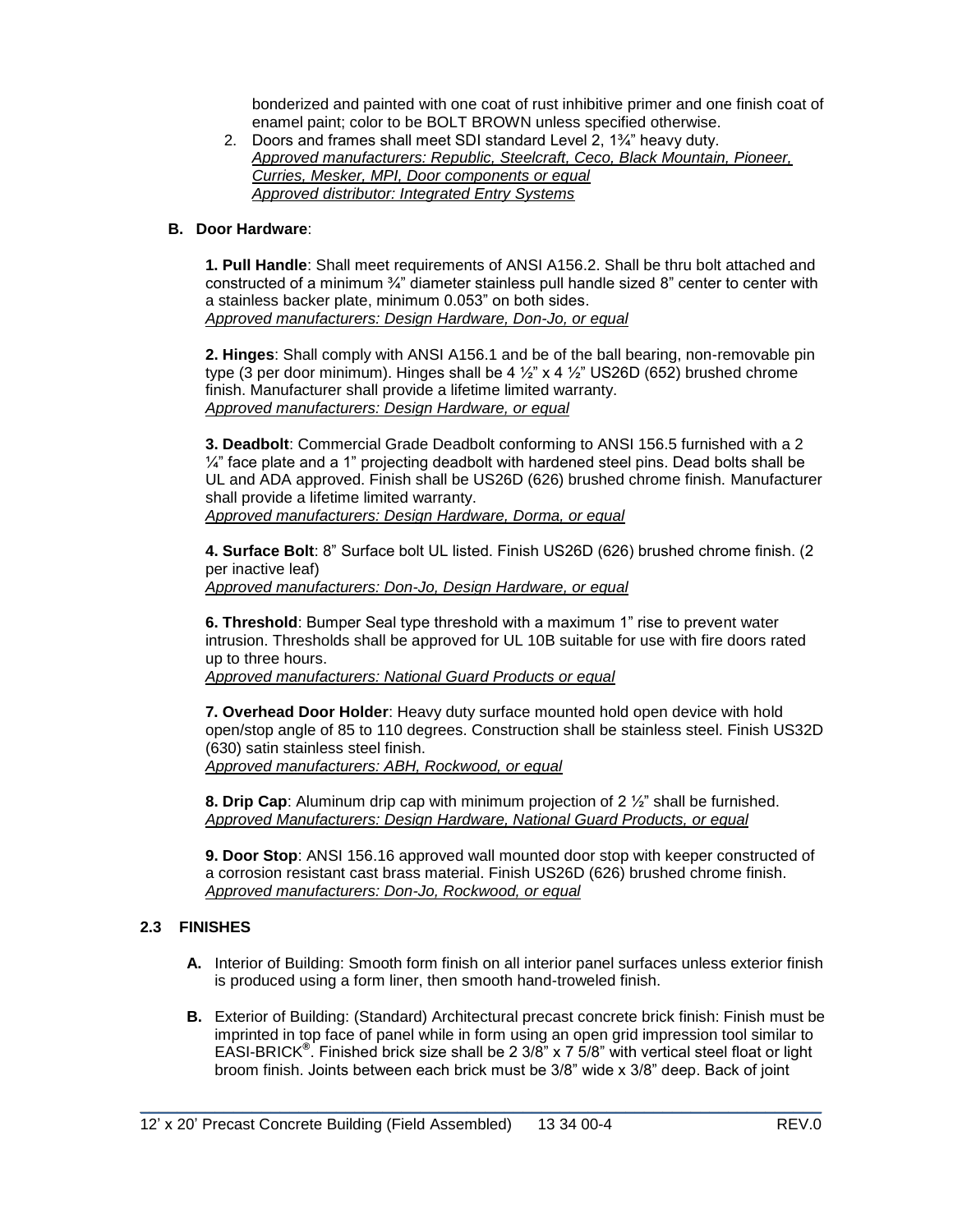shall be concave to simulate a hand-tooled joint. Each brick face shall be coated with the following water-based acrylic, water repellent penetrating concrete stain: 1) Canyon Tone stain by United Coatings, 2) Sherwin Williams (H&C concrete stain) or equal. Stain shall be applied per manufacturer's recommendation. Joints shall be kept substantially free of stain to maintain a gray concrete color. Stain color shall be BRICK RED unless specified otherwise.

- **C.** Exterior of Building (Option #1): Washed brown riverstone applied-aggregate finish on all exterior wall surfaces. Aggregate must be seeded into top of panel while in form, chemically retarded, and high-pressure washed to expose the aggregate to a depth of 1/8".
- **D.** Exterior of Building (Option #2): Additional finishes are available and will vary by local producer.

## **SECTION 3 – EXECUTION**

**3.1 SITE PREPARATION RECOMMENDATION** (Field assembled on cast-in-place floor)

Work under this section relates to installation of the building by Easi-Set licensed producer on the customer's prepared foundation and site

**A.** Slab on grade (designed by others) to be minimum 6" thick and 4,000 psi steel reinforced concrete. Slab to be level within 1/8" in both directions and capable of supporting loads imposed by the structure. Floor slab must have a ½" step-down around the entire perimeter to prevent water migration into the building along the bottom of wall panels.

#### *OR*

#### **3.2 SITE PREPARATION RECOMMENDATION** (Field assembled on precast floor system)

- **A**. EASI-SET**®** building shall bear fully on a crushed stone base that is at least two feet larger than the length and width of the building.
- **B.** Stone shall be a minimum of 4" thick and down to firm subgrade. The vertical soil capacity under stone shall be compacted to have minimum bearing of 1,500 pounds per square foot. Stone shall be 3/8" or smaller and must be screeded to level within 1/4" in both directions. Stone shall be placed within a perimeter form with flat and level top edge for screeding. Forming material shall remain around stone until after the building is set.
- **C.** The crushed stone base shall be kept within the confines of the soil or perimeter form. Do not allow the base to become unconfined so that it may wash, erode, or otherwise be undermined.

#### *OR*

If building is placed on pavement or a concrete slab, substrate below pavement or slab must have a vertical soil capacity of 1,500 pounds per square foot. Ensure bearing surface for building is flat and level. As required, place adequate material (stone or sand) to 1" above highest point of area where building will be placed and at least 1'-0" wide all around the building footprint. Retain stone or sand with a perimeter form to prevent the material from washing out.

\_\_\_\_\_\_\_\_\_\_\_\_\_\_\_\_\_\_\_\_\_\_\_\_\_\_\_\_\_\_\_\_\_\_\_\_\_\_\_\_\_\_\_\_\_\_\_\_\_\_\_\_\_\_\_\_\_\_\_\_\_\_\_\_\_\_\_\_\_\_\_\_\_

**D.** Provide positive drainage for the fill, pad or slab as required.